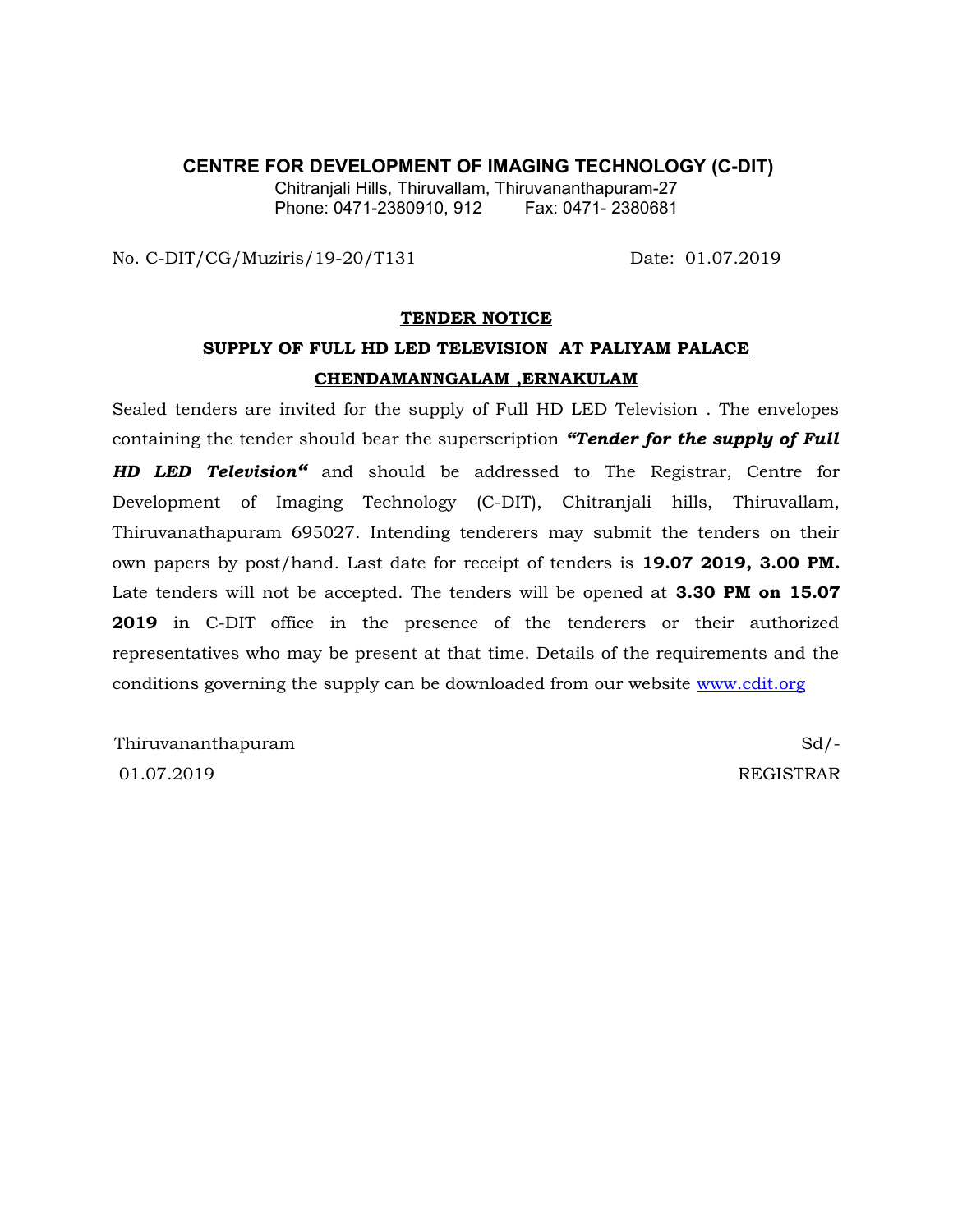### **CENTRE FOR DEVELOPMENT OF IMAGING TECHNOLOGY (C-DIT)**

Chitranjali Hills, Thiruvallam, Thiruvananthapuram-27 Phone: 0471-2380910, 912 Fax: 0471- 2380681

No. C-DIT/CG/Muziris/19-20/T131 Date: 01.07.2019

#### **TENDER FOR SUPPLY OF FULL HD LED TELEVISION**

### **Supply and installation @ Ernakulam**

| S1.N | <b>Description</b>        | Requirement |
|------|---------------------------|-------------|
|      | Full HD LED TV -40 Inches | $7$ No's    |
|      | Full HD LED TV -24 Inches | 7 No's      |

### **SPECIFICATION**

## **(1)Full HD LED TV -40 Inches-7 No's**

| <b>SPECIFICATION</b>                         |  |  |
|----------------------------------------------|--|--|
| SCREEN SIZE (INCH, MEASURED DIAGONALLY)      |  |  |
| 40(40.0)                                     |  |  |
| <b>SCREEN SIZE (CM, MEASURED DIAGONALLY)</b> |  |  |
| 101.6 cm                                     |  |  |
| <b>USB DRIVE FORMAT SUPPORT</b>              |  |  |
| <b>USB viewer supports FAT16, FAT32</b>      |  |  |
| and NTFS file systems                        |  |  |
| <b>COMPONENT VIDEO (Y/PB/PR) INPUT(S)</b>    |  |  |
|                                              |  |  |
| <b>HDMI INPUTS TOTAL</b>                     |  |  |
| $\overline{2}$                               |  |  |
| <b>COMPOSITE VIDEO INPUT(S)</b>              |  |  |
|                                              |  |  |
| <b>AUDIO/HEADPHONE OUTPUT(S)</b>             |  |  |
|                                              |  |  |
| RF (TERRESTRIAL/CABLE) CONNECTION INPUT(S)   |  |  |
| <b>USB PORTS</b>                             |  |  |
|                                              |  |  |
| <b>USB PLAYBACK CODECS</b>                   |  |  |
| MPEG1/MPEG2PS/MPEG2TS/MP4/AVI(XVID)          |  |  |
| /AVI(MotionJpeg)                             |  |  |
| /WMV9/MKV/WAV/MP3/WMA/JPEG                   |  |  |
| DISPLAY RESOLUTION (H X V, PIXELS)           |  |  |
| 1920*1080                                    |  |  |
|                                              |  |  |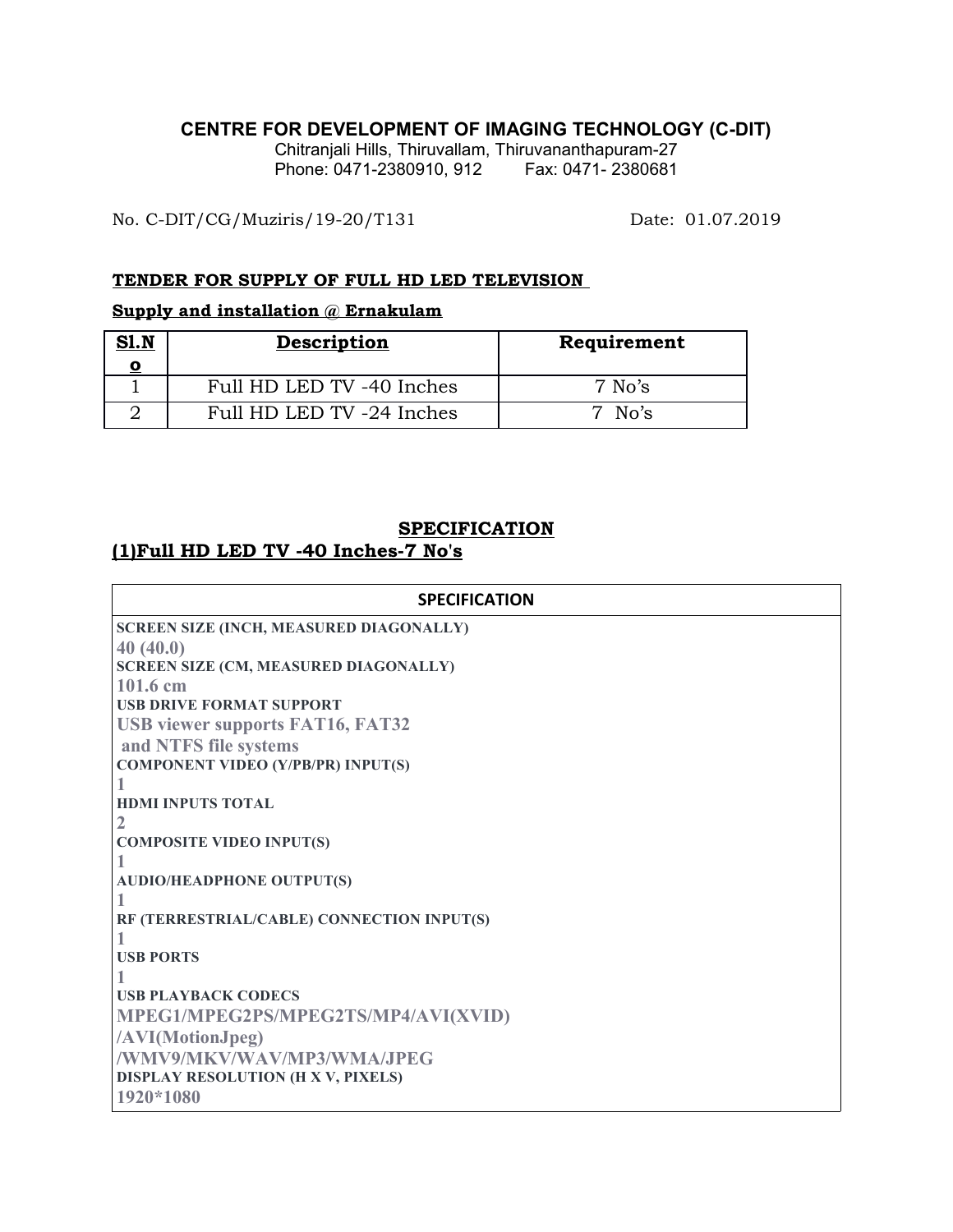**VIDEO SIGNAL SUPPORT Analogue signal: 50 Hz, HDMI™ signal: 1080p (30, 50, 60 Hz), 1080/24p, 1080i (50, 60 Hz), 720p (30, 50, 60 Hz), 720/24p, 576p, 576i, 480p, 480i SOUND MODES Standard, Dynamic, Clear Voice, Custom DOLBY AUDIO FORMAT SUPPORT Dolby™ Digital TV SYSTEM (ANALOGUE) B/G, D/K, I, M**

### **(2)Full HD LED TV -24 Inches- 7 No's**

| <b>SPECIFICATION</b>                                                                                        |  |  |
|-------------------------------------------------------------------------------------------------------------|--|--|
| <b>SCREEN SIZE (CM, MEASURED DIAGONALLY)</b>                                                                |  |  |
| 59.9 cm                                                                                                     |  |  |
| <b>SCREEN SIZE (INCH, MEASURED DIAGONALLY)</b>                                                              |  |  |
| 24(24.0)                                                                                                    |  |  |
| <b>USB DRIVE FORMAT SUPPORT</b>                                                                             |  |  |
| USB viewer supports FAT16, FAT32 and NTFS file systems                                                      |  |  |
| <b>HDMI INPUTS TOTAL</b>                                                                                    |  |  |
| $\mathbf{2}$                                                                                                |  |  |
| <b>COMPOSITE VIDEO INPUT(S)</b>                                                                             |  |  |
|                                                                                                             |  |  |
| <b>AUDIO/HEADPHONE OUTPUT(S)</b>                                                                            |  |  |
|                                                                                                             |  |  |
| RF (TERRESTRIAL/CABLE) CONNECTION INPUT(S)                                                                  |  |  |
|                                                                                                             |  |  |
| <b>USB PORTS</b>                                                                                            |  |  |
|                                                                                                             |  |  |
| <b>BACKLIGHT TYPE</b>                                                                                       |  |  |
| <b>Edge LED</b>                                                                                             |  |  |
| <b>DISPLAY RESOLUTION (H X V, PIXELS)</b>                                                                   |  |  |
| 1366 X 768                                                                                                  |  |  |
| 1080/24p (HDMI <sup>TM</sup> only), 1080/60i, 1080/60p (HDMI <sup>TM</sup> / Component), 1080/50i, 1080/50p |  |  |
| (HDMITM / Component), 480/60i, 480/60p, 576/50i, 576/50p, 720/60p, 576/50p, 1080/30p                        |  |  |
| (HDMITM only), 720/30p (HDMITM only), 720/24p (HDMITM only)                                                 |  |  |
| <b>SOUND MODES</b>                                                                                          |  |  |
| <b>Dynamic; Standard; Clear Voice; Custom</b>                                                               |  |  |
| <b>DOLBY AUDIO FORMAT SUPPORT</b>                                                                           |  |  |
| Dolby <sup>™</sup> Digital                                                                                  |  |  |
| TV SYSTEM (ANALOGUE)                                                                                        |  |  |
| $B/G$ , $D/K$ , I, M                                                                                        |  |  |
|                                                                                                             |  |  |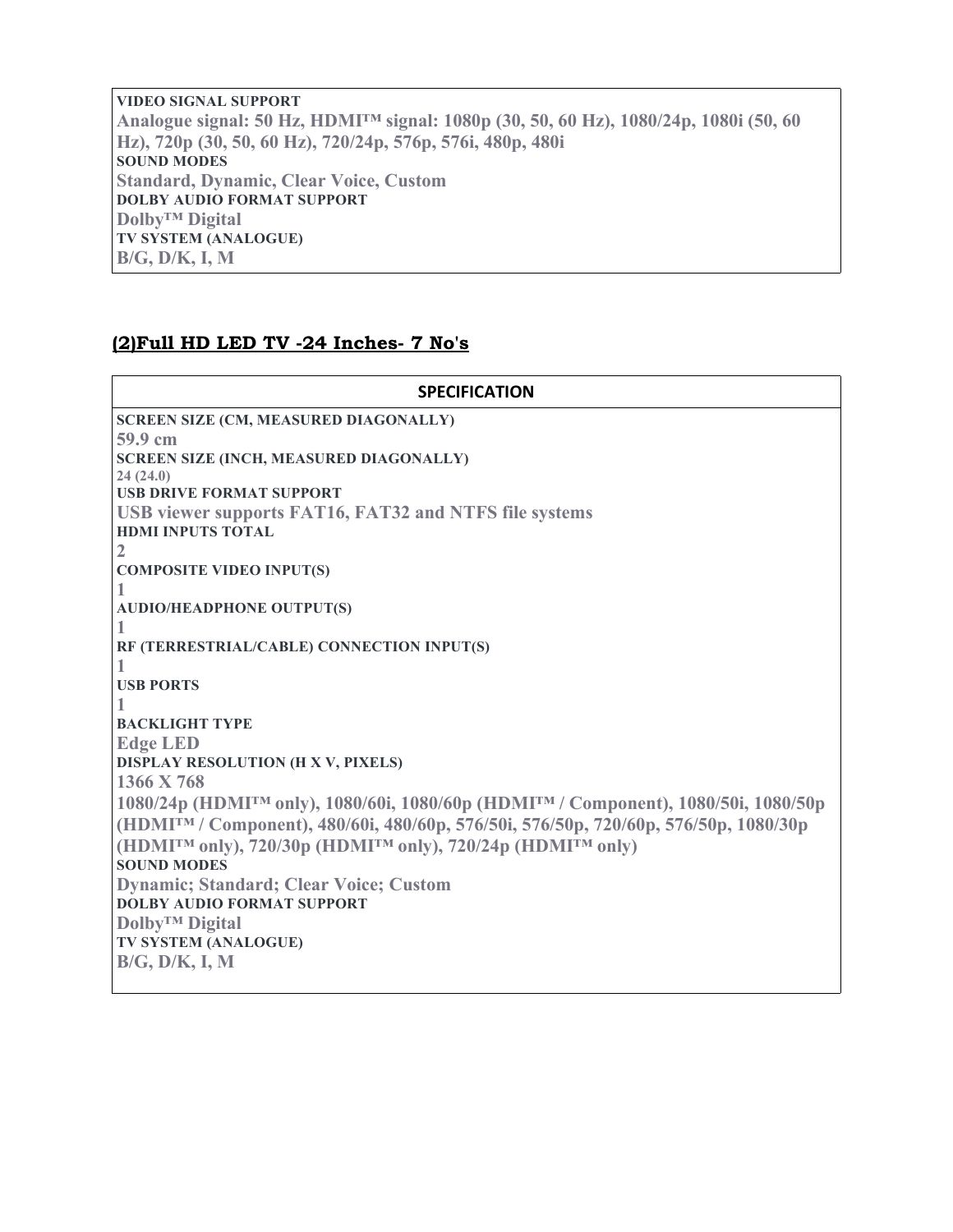#### **GENERAL TERMS AND CONDITIONS**

- 1. This Tender is invited for the " *supply of Full HD LED Televisions* **"** for one of the projects taken up by C-DIT.
- 2. C-DIT reserves the right to cancel any or all tenders without assigning any reason whatsoever

### **3. ELIGIBILITY CRITERIA OF TENDERER**

To qualify for award of the work, the intending bidder must be an authorized dealer / supplier of the quoted items/ with prior experience in supplying the same or similar equipments in the last two years.

- 4. The Tenderers are responsible for effecting supply to the entire satisfaction of the undersigned or his authorized representatives. In case any defect in the item supplied is noticed, such item will be rejected at the risk and cost of the Supplier.
- 5. Tenders shall invariably be accompanied by manufacturer's catalogues and leaflets giving full specifications. Technical particulars and other details of the items offered 'brand make' and complete specification should be mentioned in the tender. In the absence of full details and technical specification the tenders for the items will be rejected.
- 6. The undersigned does not bind himself to accept the lowest tender and reserve himself the rights of accepting the whole or any part of the tender and the bidder shall be bound to supply the accepted item at the rates quoted.
- 7. No advance payment will be made against supplies.
- 8. The rate quoted by the bidder shall be inclusive of the transportation charges, installation charges and unloading charges at site. Rates quoted by the bidder shall be valid for a period of six months from the date of opening of the tender.
- 9. Delivery period shall be specifically indicated in the tender and strictly adhered to. The supply shall be arranged within 10 days at **Ernakulum** on receipt of the firm order. Any delay in the delivery period after the supply order is placed may result in cancellation of the supply order.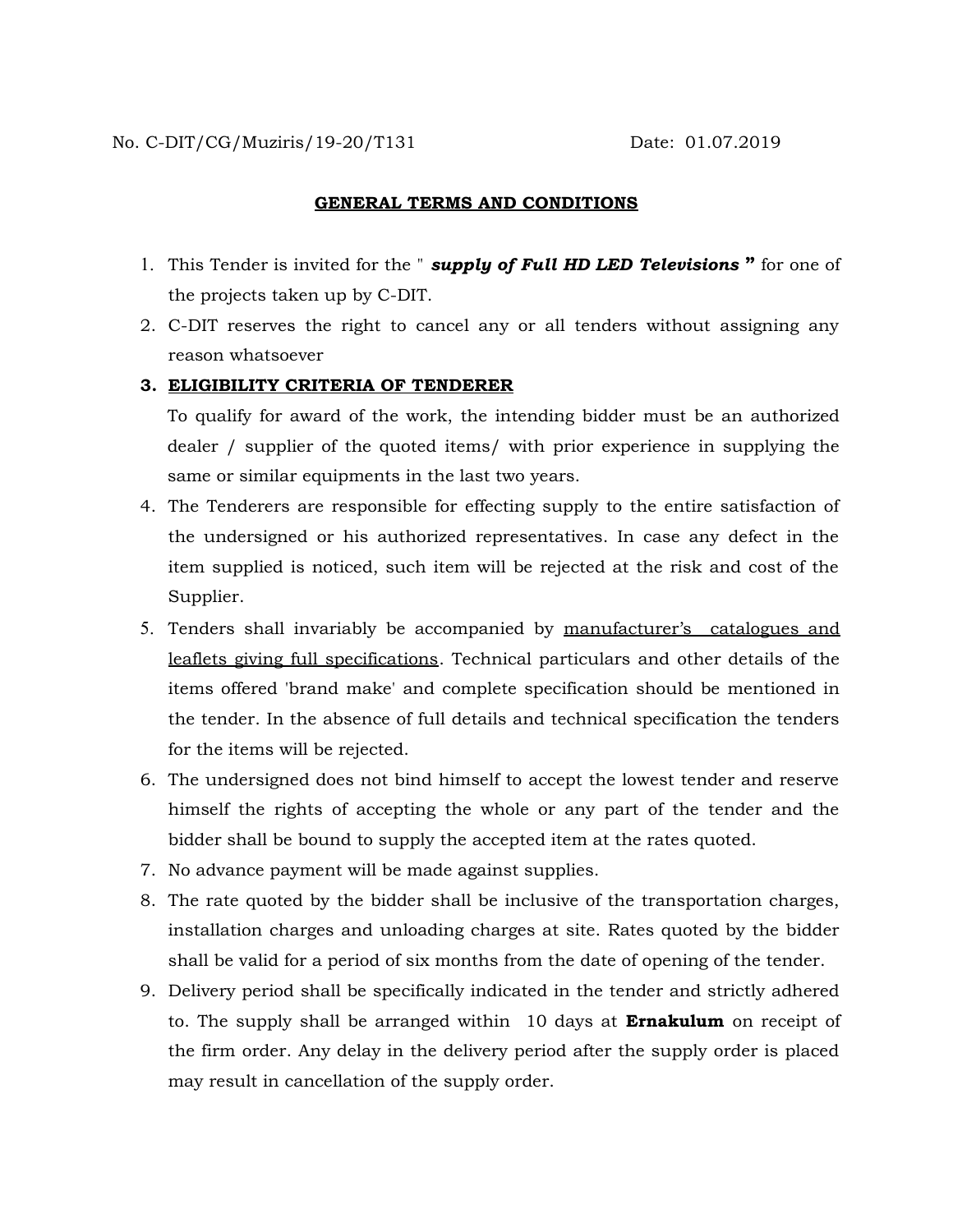- 10.The rate should be quoted for the unit shown in the list and tenders which do not indicate this essential information will not be considered.
- 11.There is no separate bid form. The supplier shall submit the price offers in their own paper
- 12.The rate quoted for material shall be final and no enhancement will be allowed under any circumstances.
- 13. The Supplier/ Contractor shall provide on-site comprehensive warranty of **one year** for the products from the date of supply.
- 14.If the tenderer furnishes wrong and/or misguiding data, statement(s) etc. about technical acceptability of the goods and services offered by it, its tender will be liable to be ignored and rejected in addition to other remedies available to the purchaser in this regard.
- 15.After Sales Service: After sales service centre should be available in **Ernakulum**. Complaints should be attended properly, maximum within 24 hrs. The service should be provided directly by Tenderer.
- 16.All items offered shall confirm in all respects to the relevant Indian standard Specification with up to date amendments wherever applicable.
- 17.Any dispute / differences between the parties arising out of and in connection with the contract shall be settled amicably by mutual negotiations. Unresolved disputes/ differences, if any, shall be settled by Arbitration and the arbitration proceedings shall be conducted at Thiruvananthapuram (India) in English language, under the Indian Arbitration and Conciliation Act, 1996. Unsettled disputes will be referred to courts and courts in Thiruvananthapuram/ Kerala will have exclusive jurisdiction over the same.

#### 18.PAYMENT TERMS

The following terms of payment shall be applicable for the contract

100 % payment against successful supply of the Equipment.

19.Agreement: The Successful bidder within 7 days of getting confirmed purchase order has to enter an agreement with C-DIT in Rs.200 worth non judicial stamp paper, to ensure warranty and after sales support during the warranty period.

20.Authority: The authority for the acceptance of the tenders rests exclusively with the C-DIT. The C-DIT does not undertake to accept the lowest or any particular tender or to assign any reason whatsoever for the rejection of any tender.